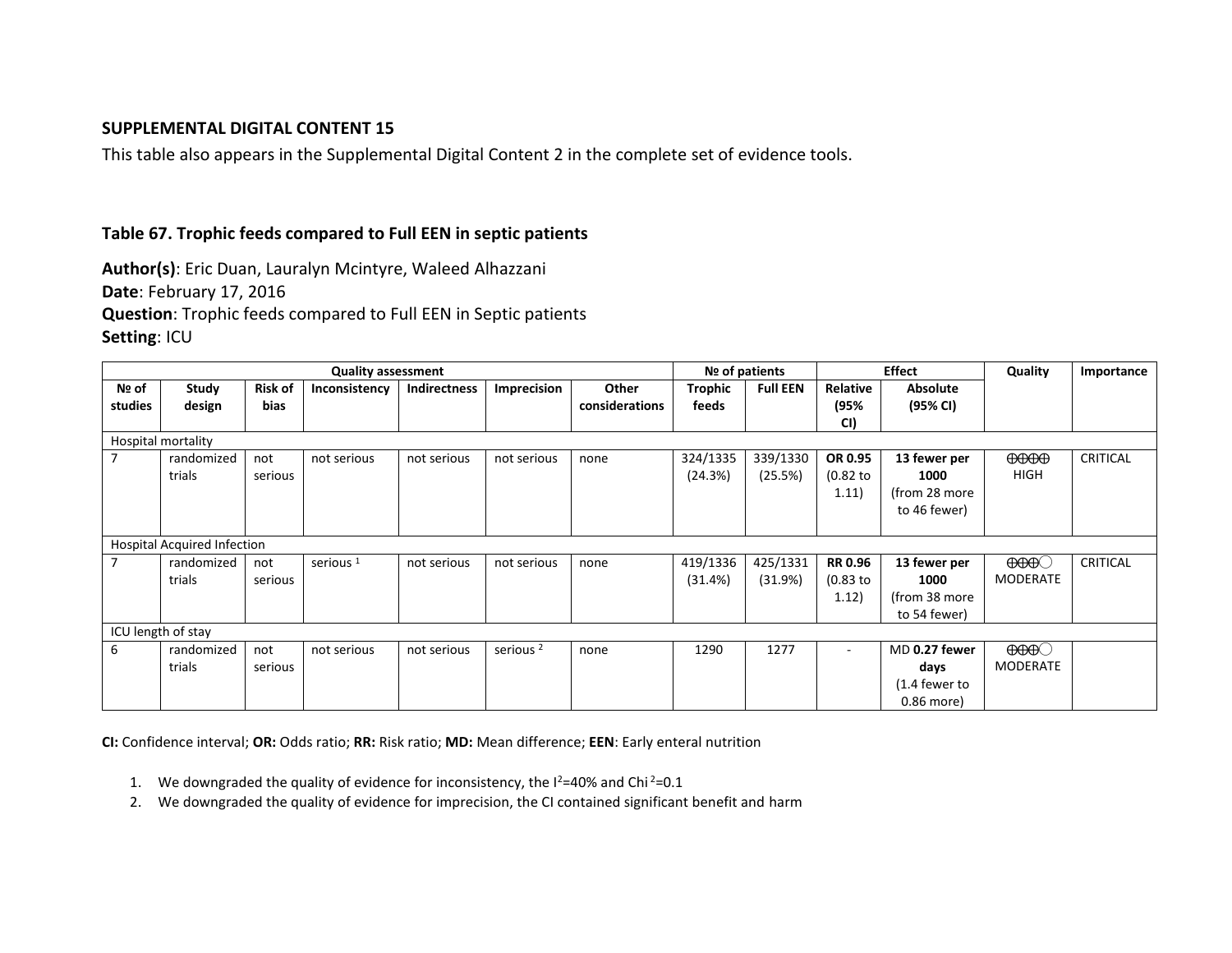### **Figure 46. Trophic feeding versus full feeding in critically ill patients: Mortality Outcome**



#### **M-H:** Mantel-Haenszel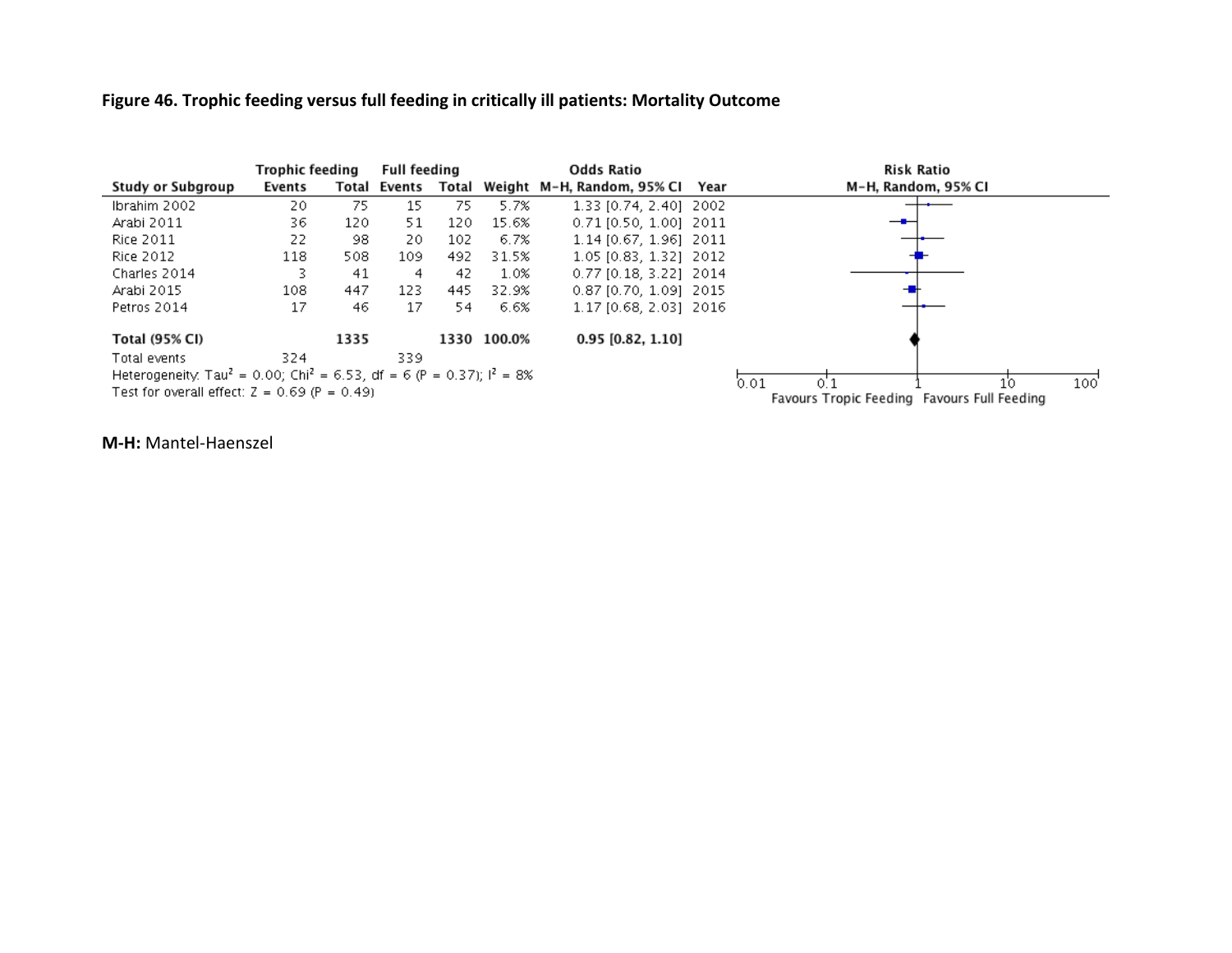### **Figure 47. Trophic feeding versus full feeding in critically ill patients: Infections Outcome**



**M-H:** Mantel-Haenszel